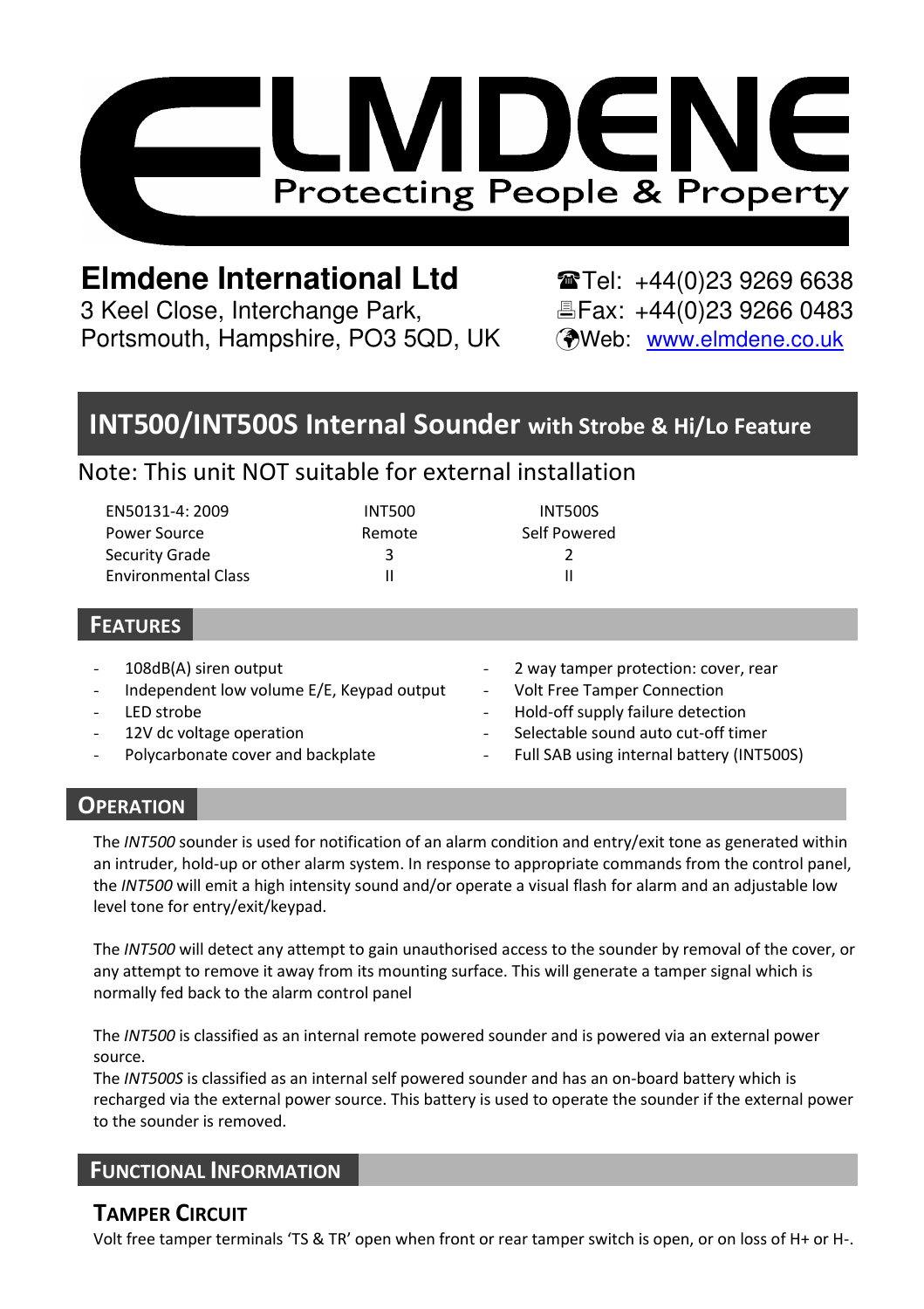

### **SOUND CUT-OFF TIMER**

- JP1: Cut-off timer for alarm (R-) Link = no cut-off (default) No link = sounder cut-off after 15 minutes
- VR1: Volume control for entry/exit/keypad low level tone (M-)



Figure 1. Connections and Timer Selection Jumper

With the cut-off timer link NOT fitted, the *INT500(S)* sounder will automatically stop sounding after 15 minutes, irrespective of the status of the sound trigger (R-) input.

## **SAB MODE (INT500S ONLY)**

SAB mode is enabled if the internal battery is connected, the unit will then self-activate if the tamper is activated or the supply cut.

#### **CONNECTIONS**

- **R-** Negative siren trigger for alarm. Apply 0V to activate sounder
- **M-** Negative low volume trigger for entry/exit/keypad. Apply 0V to activate.
- **ST-** Negative strobe trigger. Apply 0V to activate strobe.
- **H+** Permanent positive hold-off supply, +12Vdc nominal
- **H-** Permanent negative hold-off supply
- **TR** Volt free tamper connection
- **TS** Volt free tamper connection
- **BT-** SAB Battery negative
- **BT+** SAB Battery positive

#### **COMMISSIONING**

- 1) Remove cover.
- 2) Offer backplate to desired position on mounting surface and drill holes to match chosen fixing centres.
- 3) Fix backplate to mounting surface using appropriate fixings for the mounting surface.



- 4) Set the required Cut-off Timer using JP1.
- 5) Loop the connection cable three times through the supplied ferrite as shown.
- 6) Connect +12V dc and 0V supply from the control panel to H+ and H- respectively.
- 7) Connect R- to Ring or Bell output of the control panel and ST- to Strobe output (if required).
- 8) Connect TS to H- and TR to tamper return of panel for 0V tamper return, or use TS & TR as volt free contacts without link between TS & H-.
- 9) If low output tone facility is used, connect M- to control panel 'keypad follow' or a programmable output.
- 10) For SAB facility (INT500S only) connect the battery wires to BT+ and BT-, ensuring correct polarity. NOTE: The unit will sound until the cover is replaced.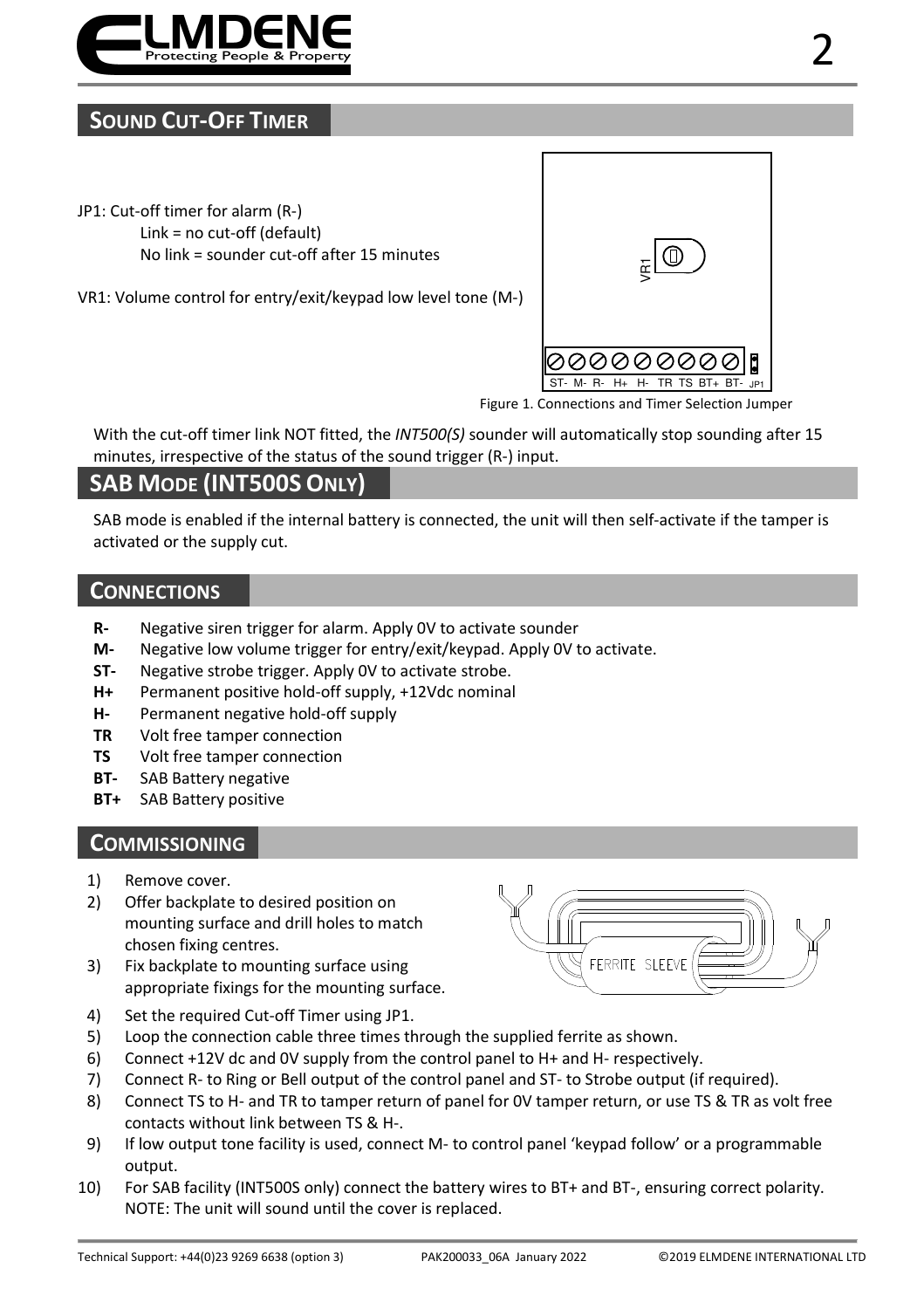

### **TESTING**

- 1) Activate bell or ring output from control panel (R- to 0V). Check high volume sound activates.
- 2) Activate strobe output from control panel (ST- to 0V). Check the strobe activates.
- 3) If Lo facility is used, activate keypad on control panel and check low volume from sounder. Adjust VR1 for desired Lo volume level (see fig 1).
- 4) Remove cover and check high volume from sounder. (Tamper activation)
- 5) If Tamper connection is made to the control panel, check that the panel has detected a tamper condition from step 4).
- 6) Replace the cover. Check that the sounder switches off and the tamper output has cleared.
- 7) INT500S: Remove H+ supply connection at the control panel. Check high volume from sounder and tamper is detected at the control panel.
- 8) INT500S: Replace H+ supply. Check that the sounder switches off and the tamper output has cleared.
- 9) Fasten the cover to the backplate using the fixing screw supplied.

### **MAINTENANCE**

This sounder should be tested for correct operation on a periodic basis. A minimum of one check every 12 months is recommended. The following features should be verified on each maintenance visit:

- 1) Correct operation of sounder from control panel signals
- 2) Correct operation of cover and rear tampers.
- 3) Remove the +ve power supply from the control panel and check internal battery voltage as measured between BT+ and BT- is greater than 4.5V dc. If the battery voltage is less than this value replace internal battery with similar of 6V 170mAh rating.
- 4) Check for signs of significant dust ingress. Clean as necessary.

### **SAB BATTERY REMOVAL**

The SAB battery may be removed for disposal at end of product life. To remove the battery, disconnect red and black leads from BT+ and BT- and unclip battery from holder. To fit a new battery, clip into holder and reconnect positive (RED) lead to BT+ and negative (BLACK) lead to BT-.

IMPORTANT: Ensure correct polarity of connections and that exposed battery leads DO NOT accidentally touch.

#### *Dispose of used batteries in accordance with all national and local regulations*